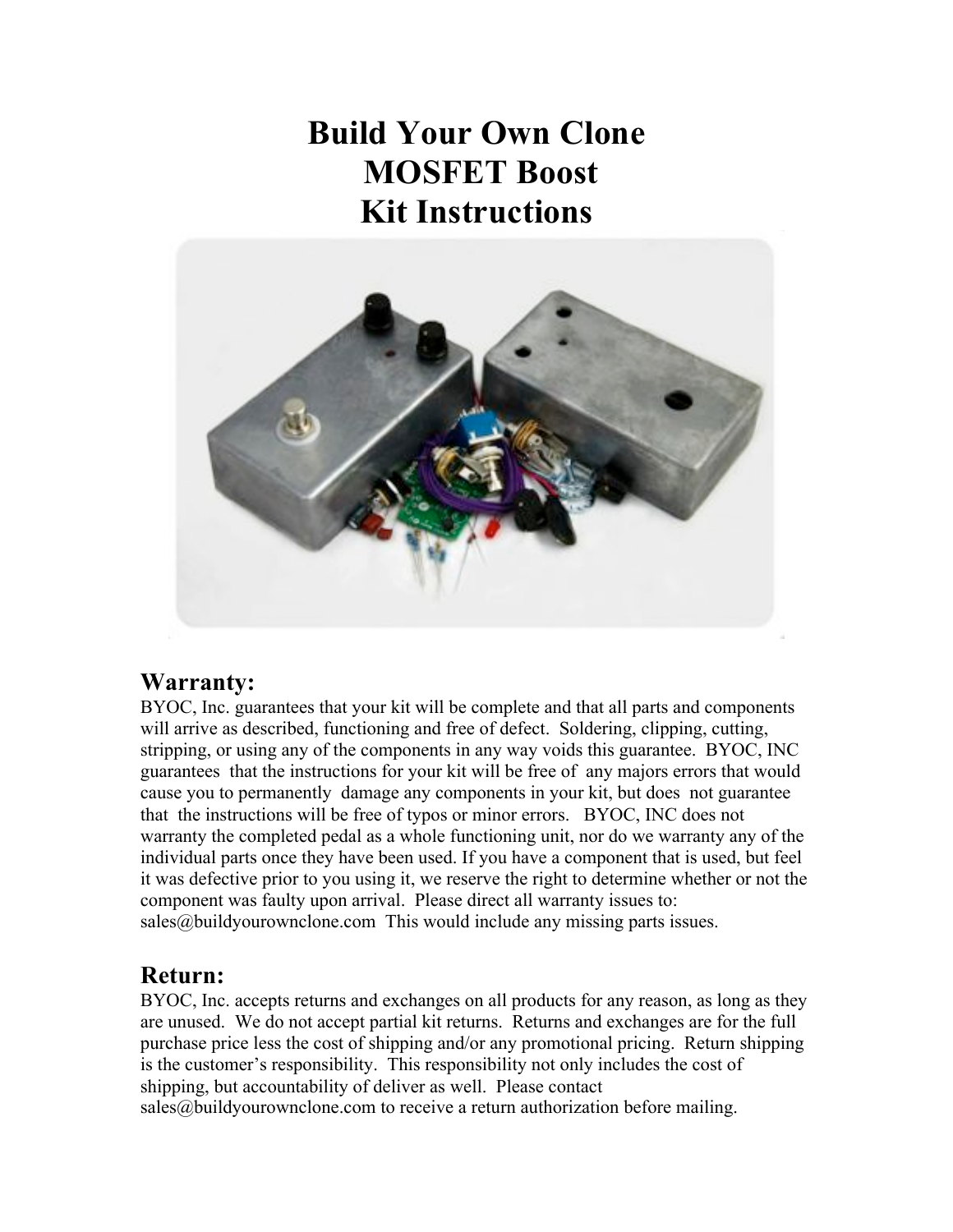## **Tech Support:**

BYOC, Inc. makes no promises or guarantees that you will successfully complete your kit in a satisfactory manor. Nor does BYOC, Inc. promise or guarantee that you will receive any technical support. Purchasing a product from BYOC, Inc. does not entitle you to any amount of technical support. BYOC, Inc. does not promise or guarantee that any technical support you may receive will be able to resolve any or all issues you may be experiencing.

That being said, we will do our best to help you as much as we can. Our philosophy at BYOC is that we will help you only as much as you are willing to help yourself. We have a wonderful and friendly DIY discussion forum with an entire section devoted to the technical support and modifications of BYOC kits.

#### www.byocelectronics.com/board

When posting a tech support thread on the BYOC forum, please post it in the correct lounge, and please title your thread appropriately. If everyone titles their threads "HELP!" then it makes it impossible for the people who are helping you to keep track of your progress. A very brief description of your specific problem will do. It will also make it easier to see if someone else is having or has had the same problem as you. The question you are about to ask may already be answered. Here is a list of things that you should include in the body of your tech support thread:

- 1. A detailed explanation of what the problem is. (more than, "It doesn't work, help")
- 2. Pic of the topside of your PCB.
- 3. Pic of the underside of your PCB.

4. Pic that clearly shows your footswitch/jack wiring and the wires going to the PCB

5. A pic that clearly shows your wiring going from the PCB to the pots and any other switches(only if your kit has non-PC mounted pots and switches)

6. Is bypass working?

- 7. Does the LED come on?
- 8. If you answered yes to 6 and 7, what does the pedal do when it is in the "on" position?
- 9. Battery or adapter (if battery, is it good? If adapter, what type?)

Also, please only post photos that are in focus.

## **Copyrights:**

All material in this document is copyrighted 2013 by BYOC, Inc.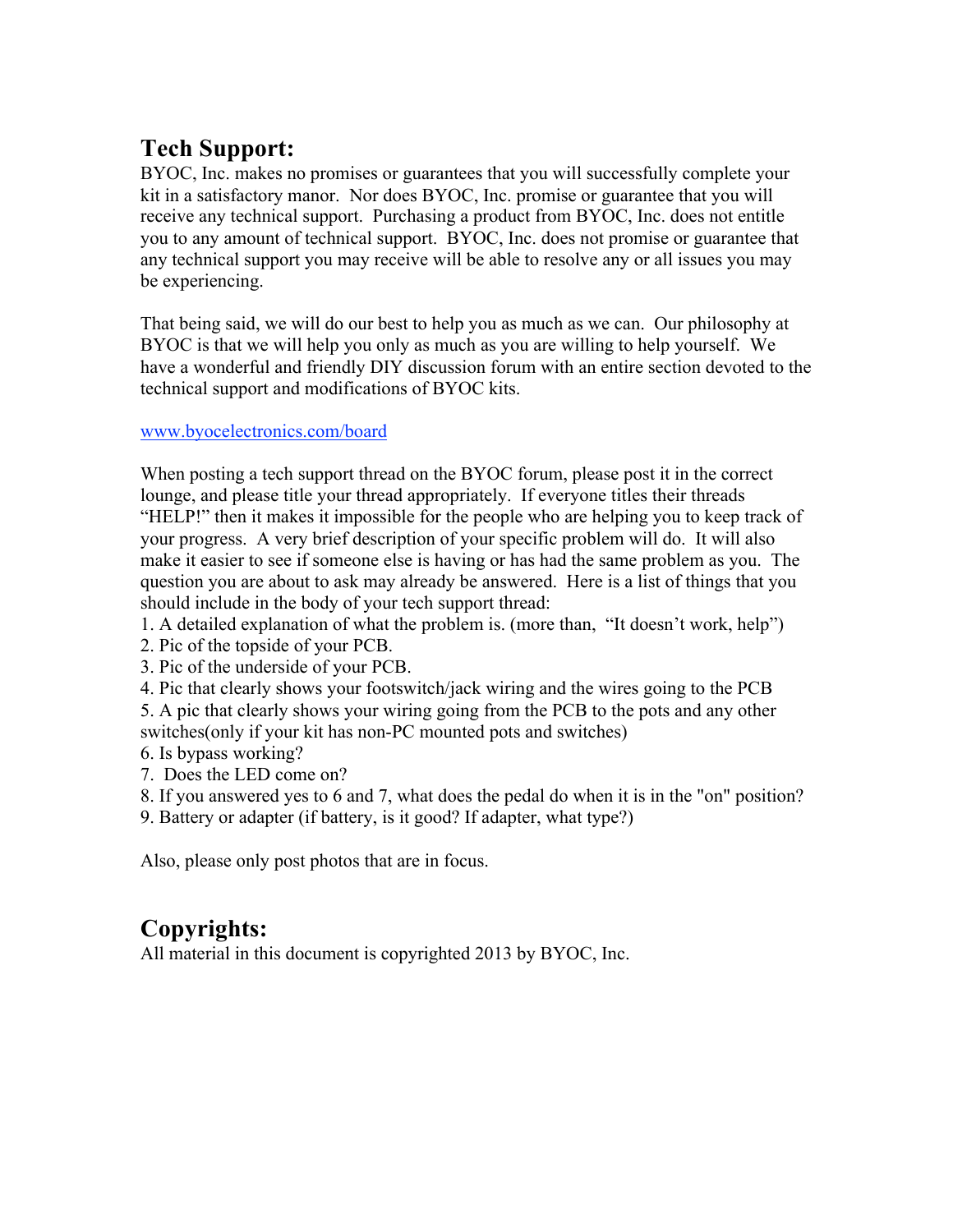# **MOSFET Boost Kit Instruction Index**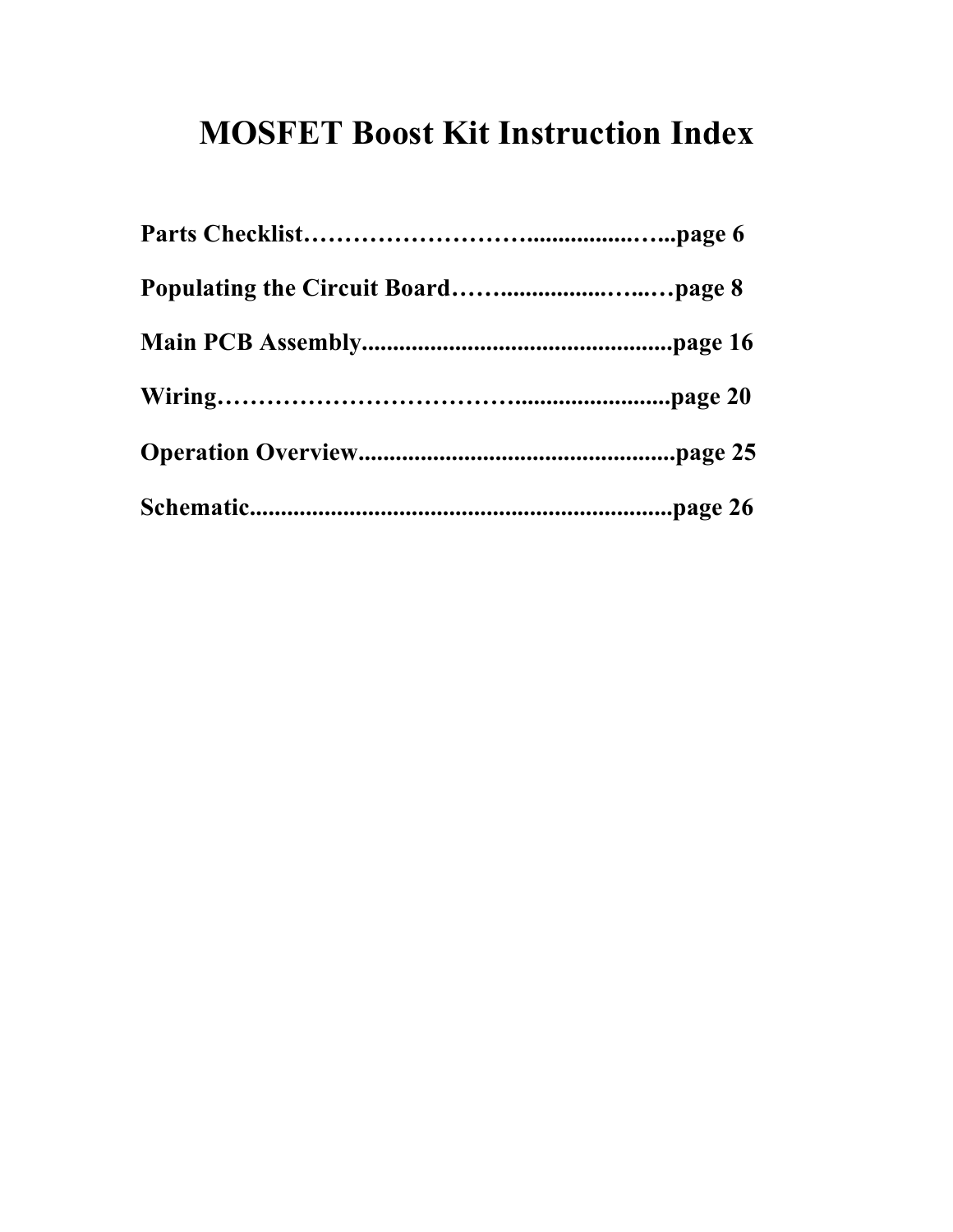**This is what your kit should look like when it's complete. Your kit may come with different color capacitors, switches ect. Don't be alarmed by this. They all still do the exact same thing.**

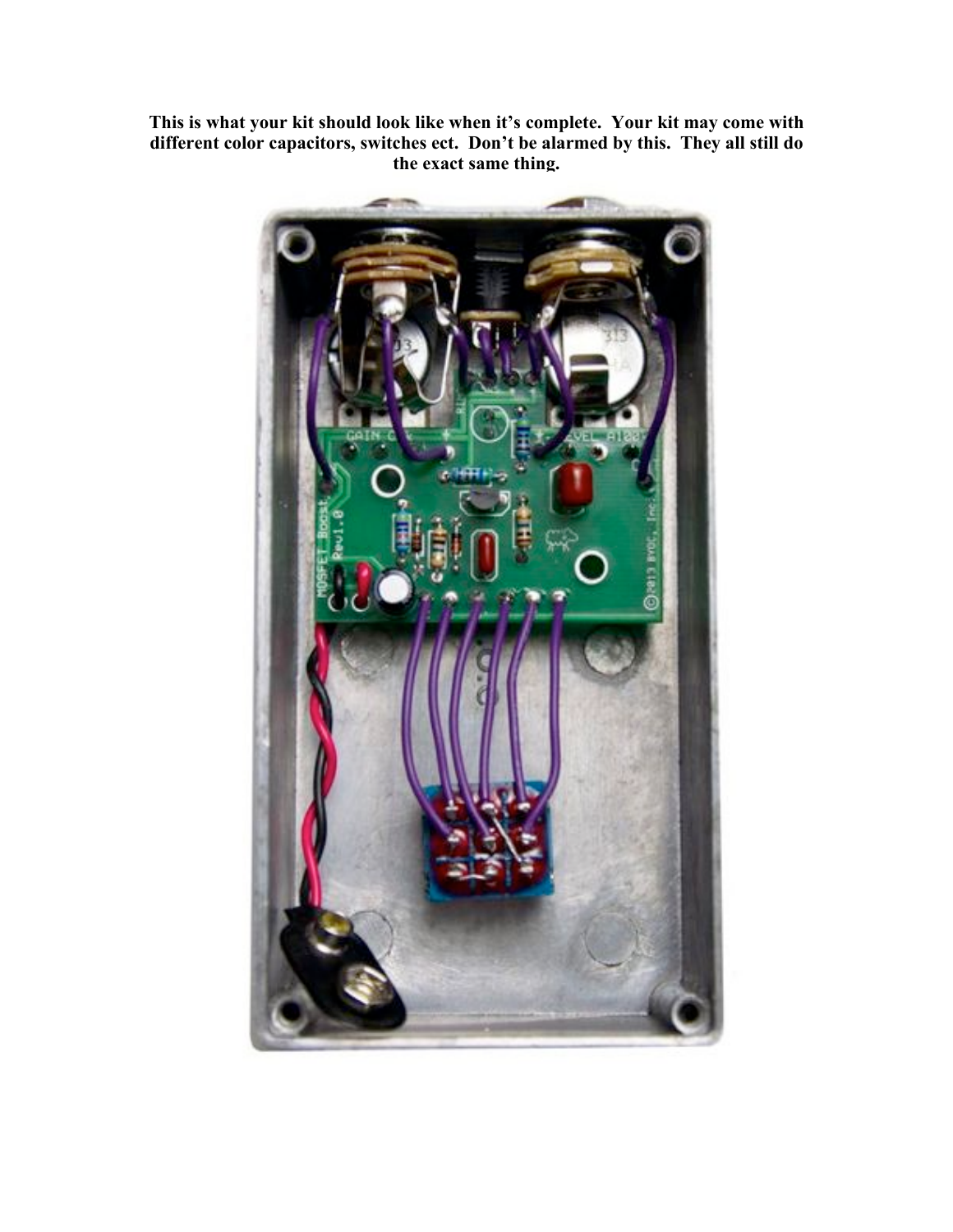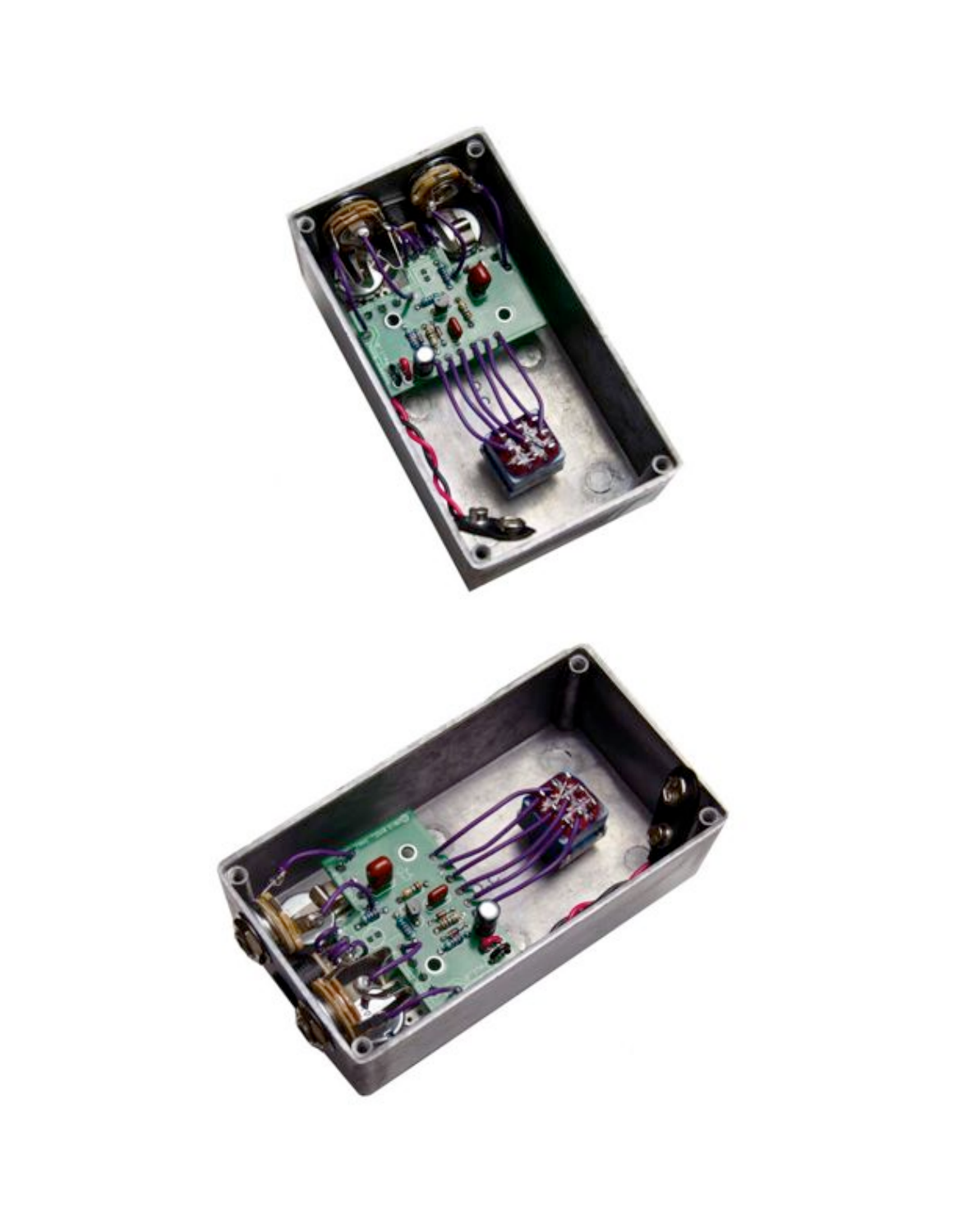### **Parts Checklist for Mosfet Boost Kit**

- **Resistors:** 1 - 4k7 (Yellow/Purple/Black/Brown/Brown)
- 1 5k6 (Green/Blue/Black/Brown/Brown)
- 1 470K (Yellow/Purple/Black/Orange/Brown)
- 
- 2 10M (Brown/Black/Blue/Gold) *These will be light tan in color*

Visit www.byocelectronics.com/resistorcodes.pdf for more information on how to differentiate resistors.

#### **Capacitors:**

1 - .1/100n film cap (may say "104" or "u1"on the body)

- $1 1$ u film cap (may say "105" on the body)
- 1 100uf Aluminum Electrolytic

Visit www.byocelectronics.com/capcodes.pdf for more info on how to differentiate capacitors.

#### **Transistor:**

1 - BS170 or 2N7000

#### **Diodes:**

 $2 - 1N4148$ 

#### **Potentiometers: SNAP THE SMALL TABS ON THE TOP OF THE POTS OFF WITH A PAIR OF NEEDLE NOSE PLIERS**

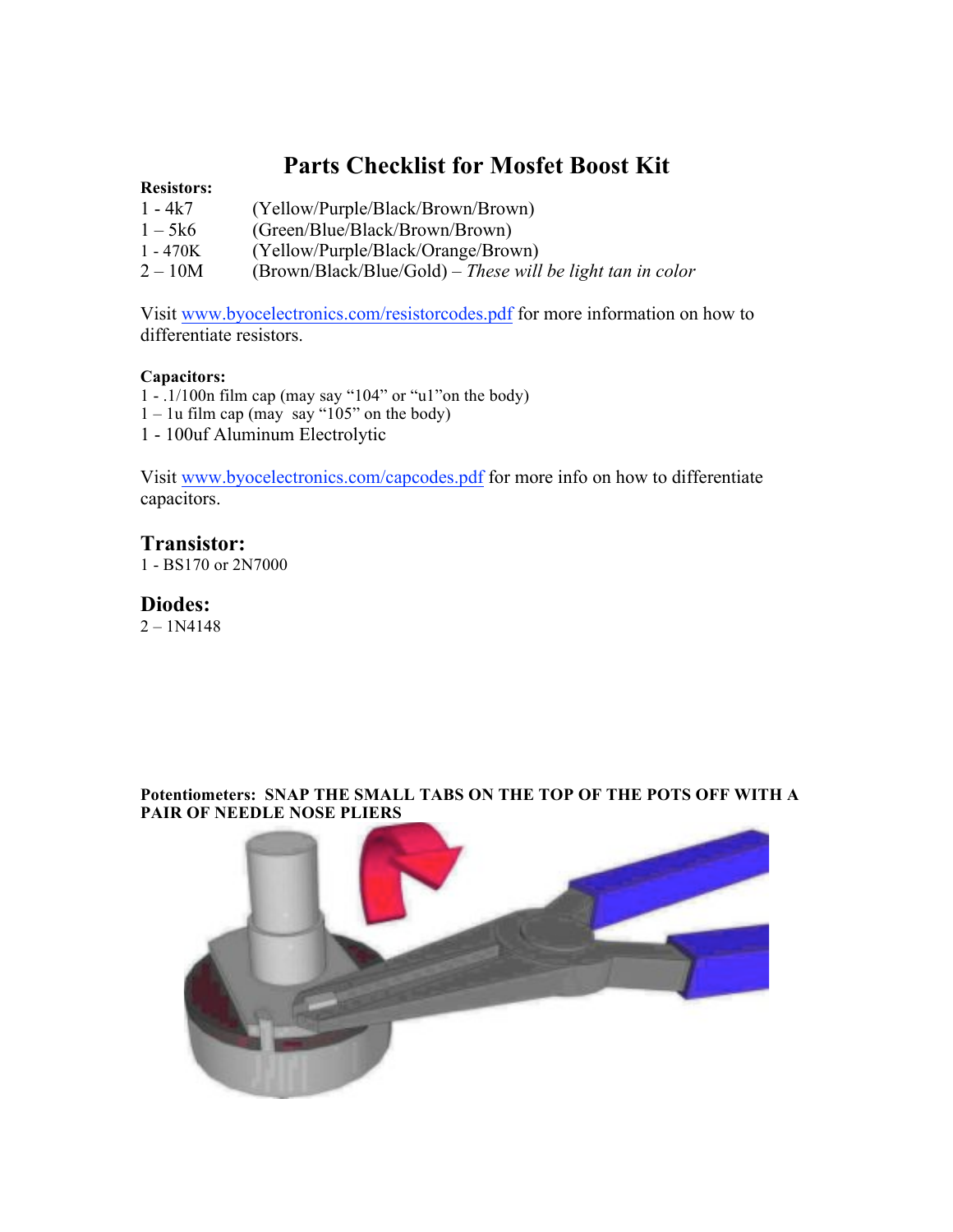Level – A100k audio (logarithmic) taper Gain – C5k reverse audio taper

#### **Hardware**:

- 1 predrilled enclosure w/ 4 screws
- 1 MOSFET circuit board
- 1 3pdt footswitch
- 2 knobs
- 1 AC adaptor jack
- $1 \frac{1}{4}$ "stereo jack
- $1 \frac{1}{4}$ " mono jack
- 1 battery snap
- 1 red LED
- 4 rubber bumpers
- 2 lock washers (for in and out jacks)

hook-up wire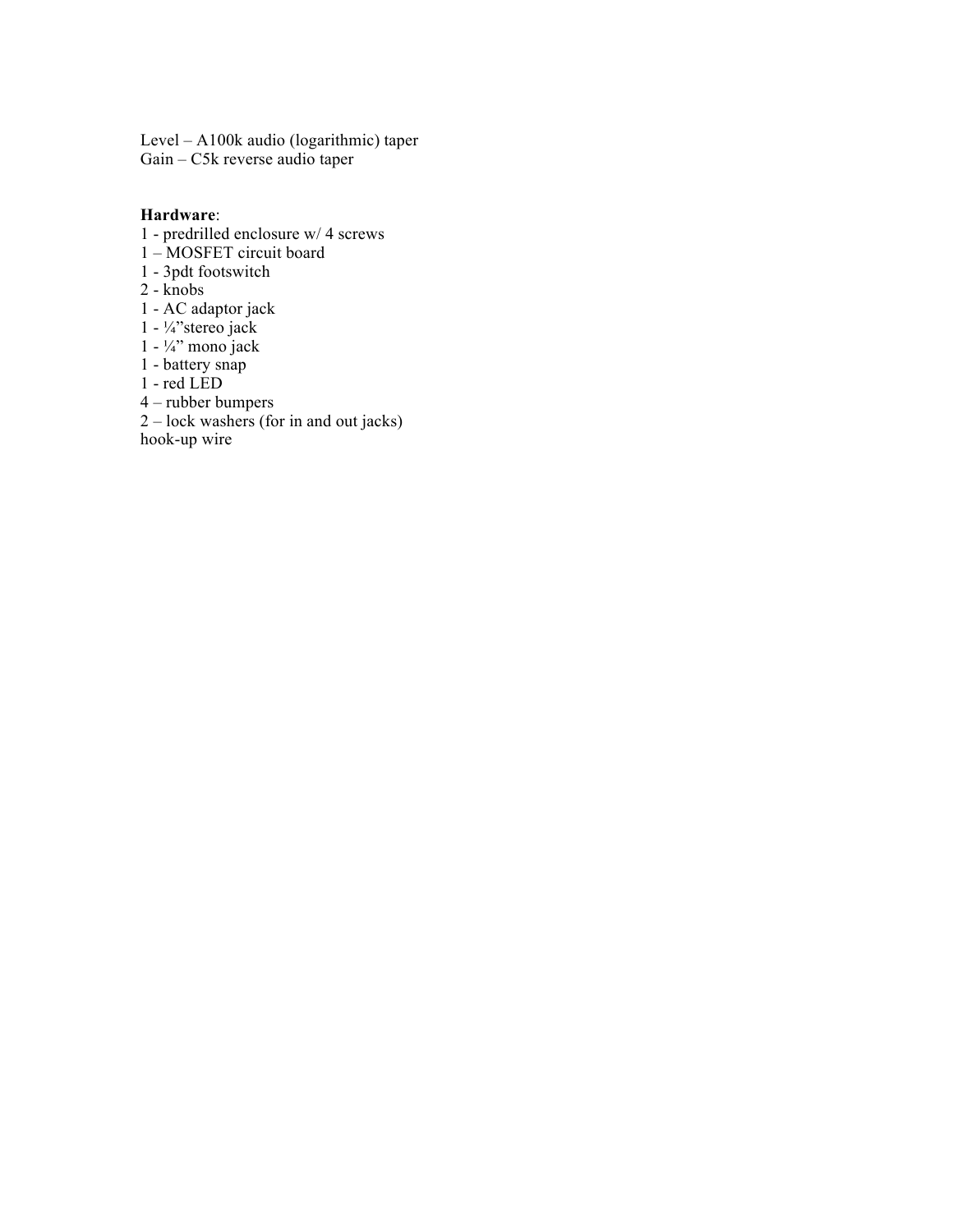## **Populating the Circuit Board**

**Step 1:** Add the diodes. Be sure to match the end of the diode with the stripe to the layout on the PCB. The striped end should go in the square solder pad.

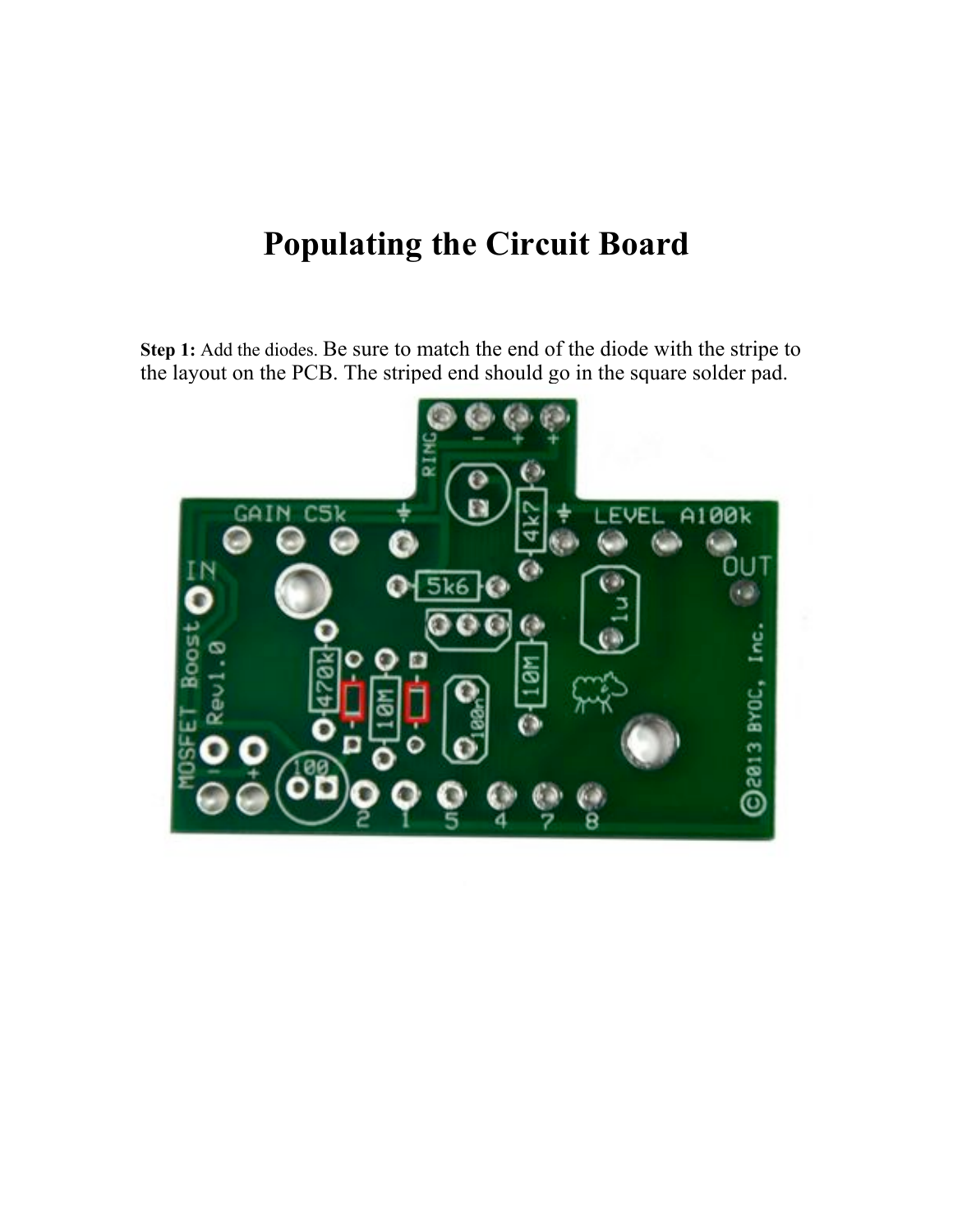**Step 2:** Add all the resistors. Resistors are not polarized and can be inserted in either direction.

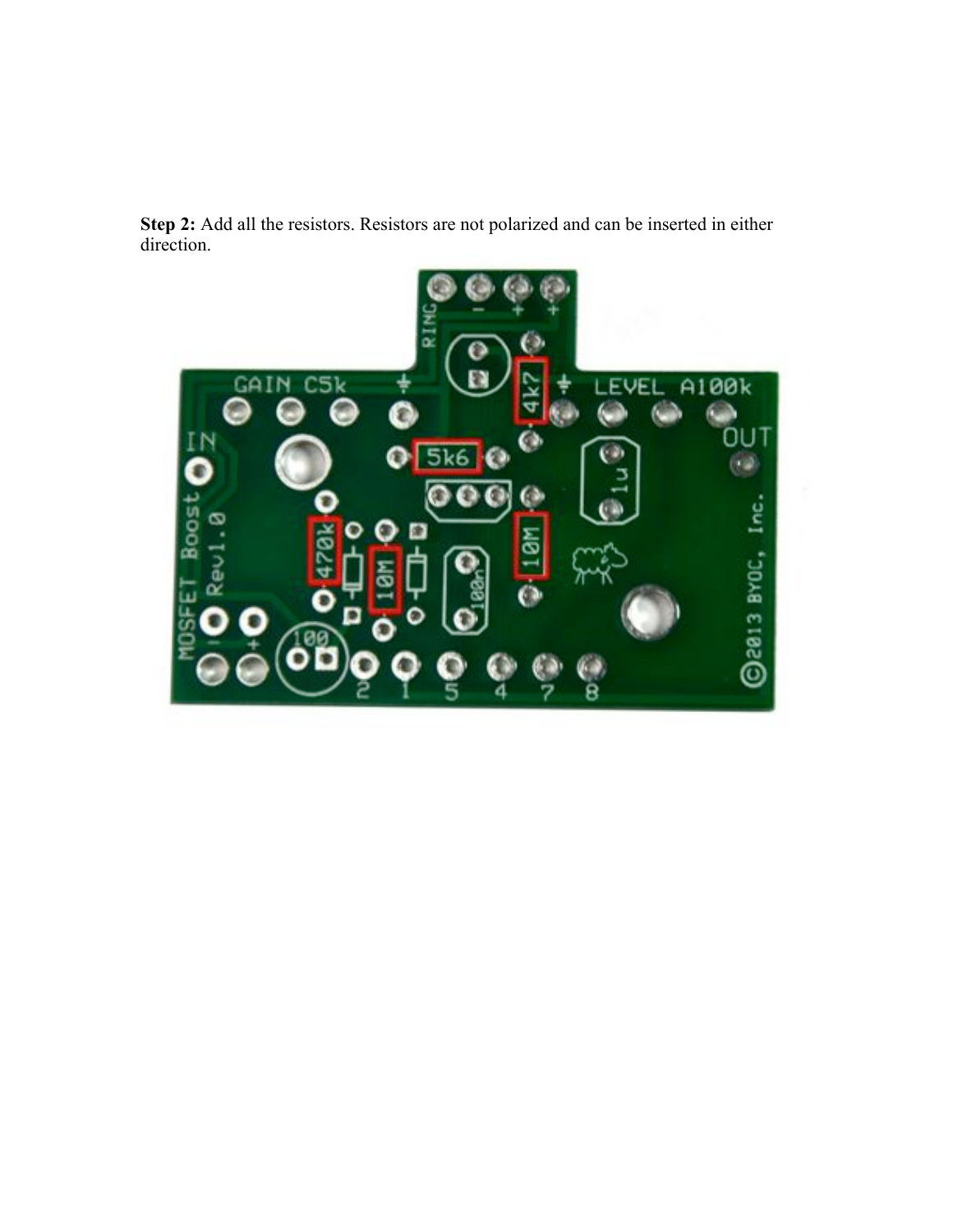**Step 3:** Add the MOSFET. Be sure to orient the transistor so that the flat side of the transistor matches up with the flat side of the PCB layout.

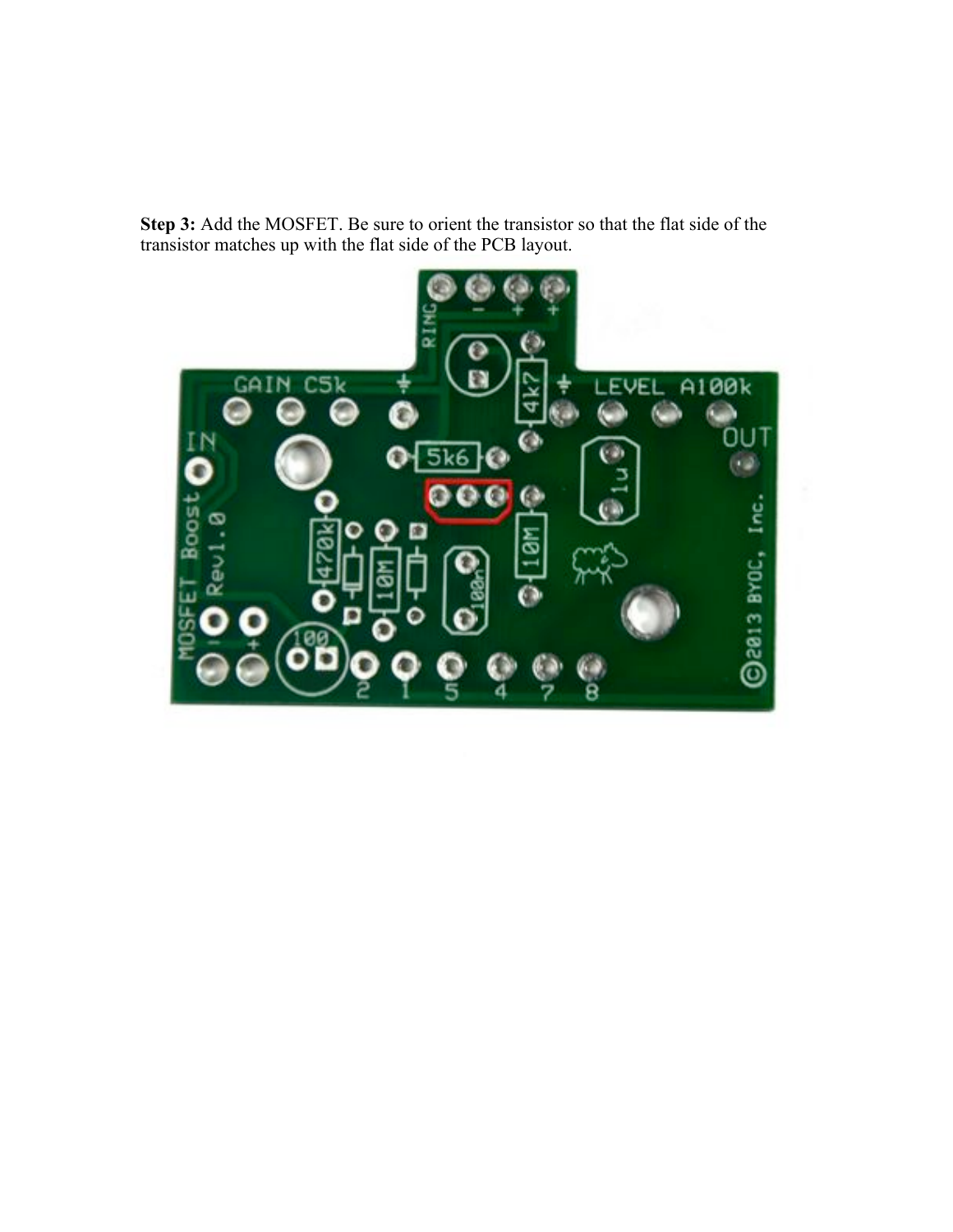**Step 4:** Add the film capacitors. These are non-polarized so it can go in either direction.

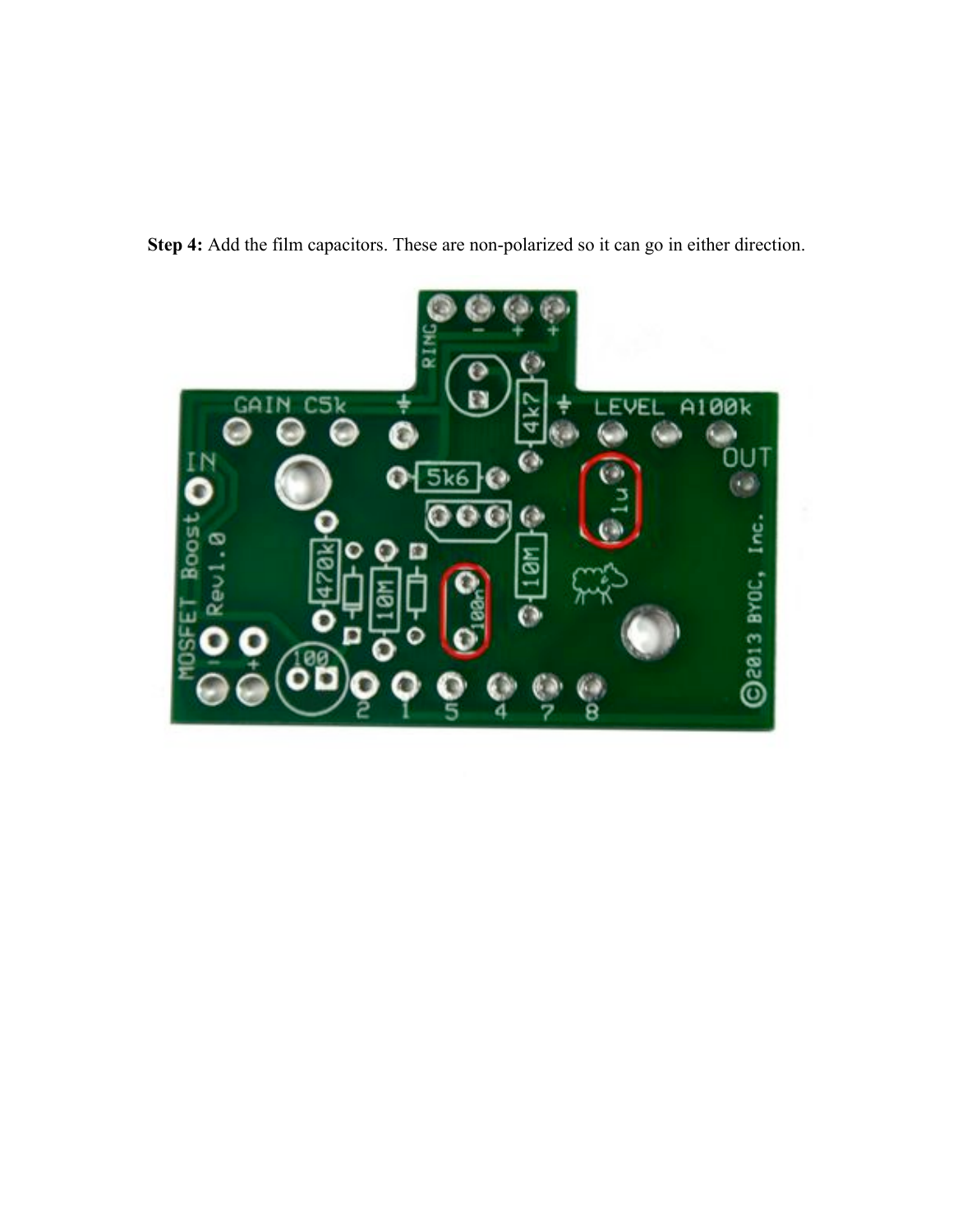**Step 5:** Add the aluminum electrolytic capacitor. This is polarized, meaning there is a positive and negative end. The positive side will have a longer lead and goes in the square solder pad. The negative side will have a shorter lead and a stripe running along the body of the cap, and goes in the round solder pad.

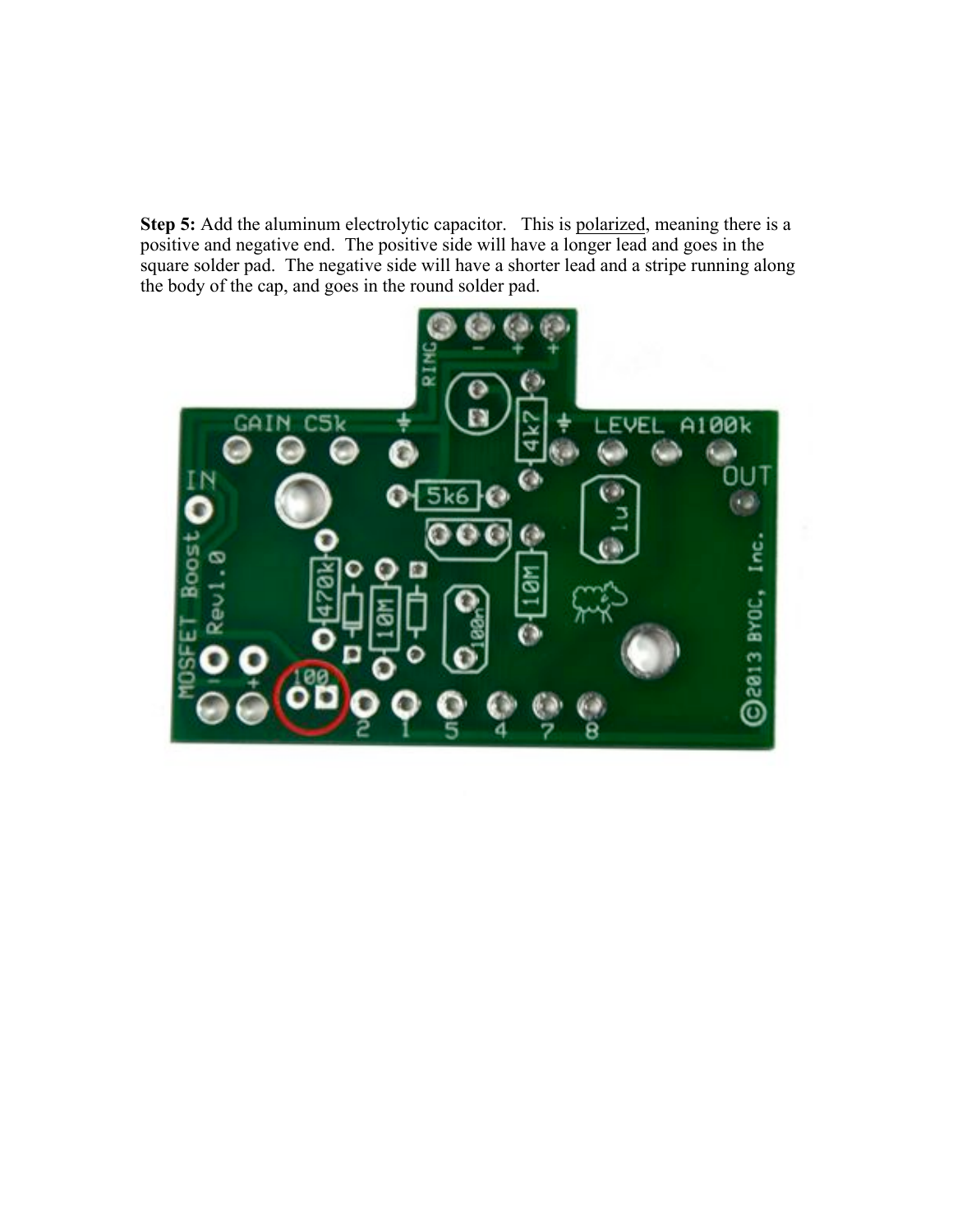**At this point your board should look like this:**

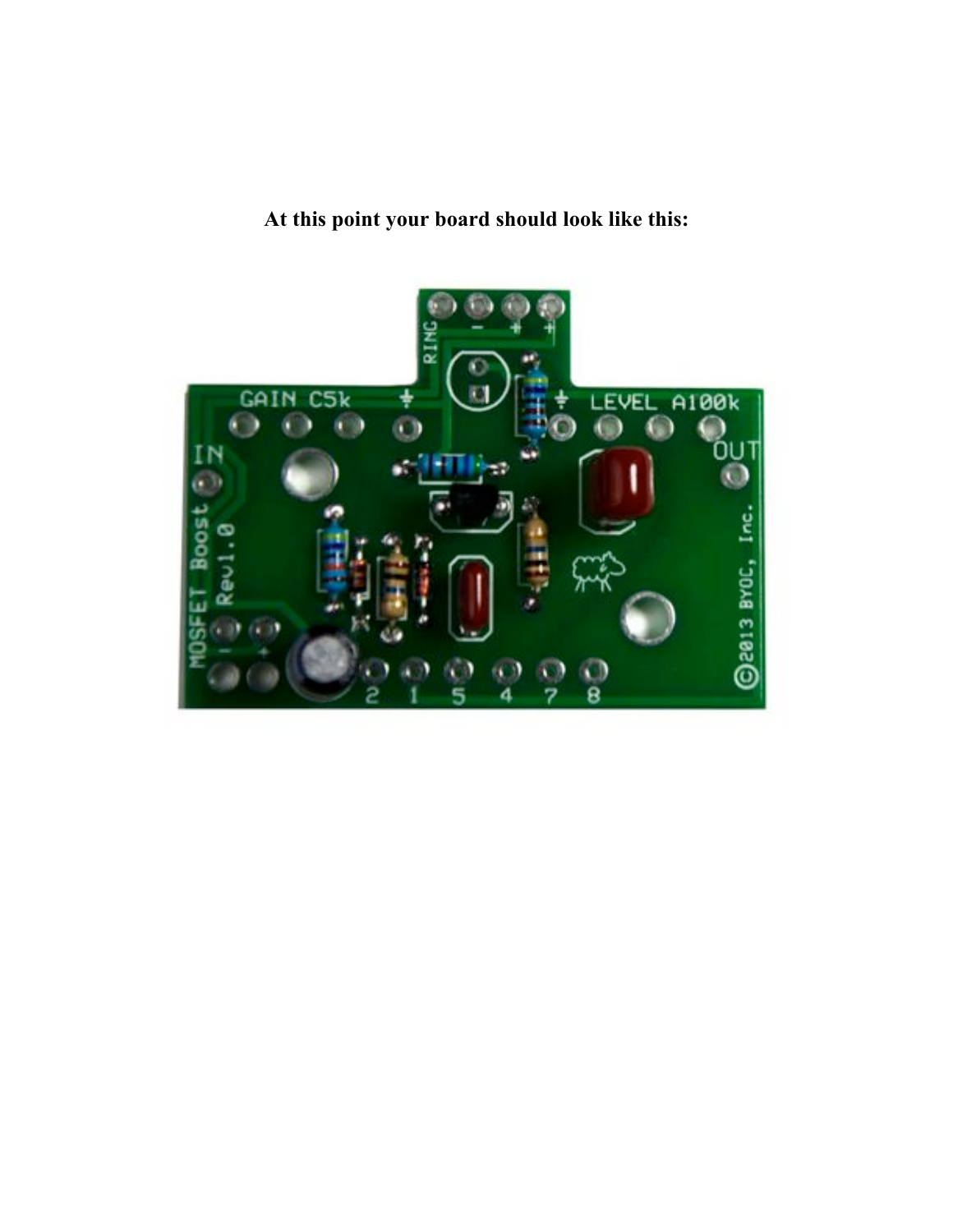**Step 6:** Add the battery snap. Thread the solder ends of the battery snap into the strain relief holes from the bottom solder side of the PCB and out through the top. Insert the solder ends of the battery snap wires into the topside of their respective solder pads. Solder on the bottom side of the PCB. Remember the red wire goes in the "+" hole and the black wire goes in the "-" hole.

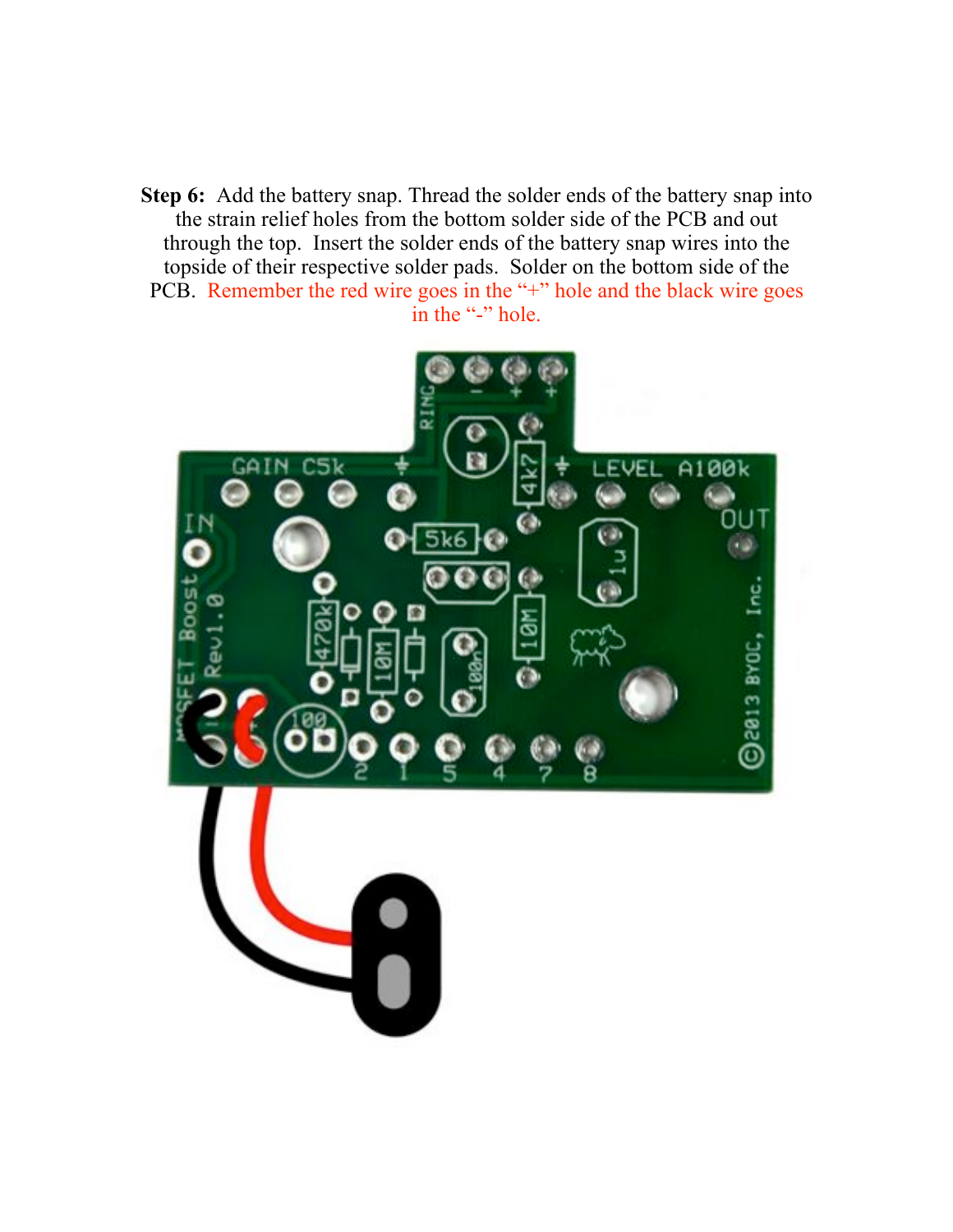**Step 8:** Add wires to the IN, OUT, RING, and two Ground eyelets. Start by cutting four 2.5" pieces of wire, and one 1.5" piece. Strip 1/4" off each end and tin the ends. Tinning means to apply some solder to the stripped ends of the wires. This keeps the strands from fraying and primes the wire for soldering. Solder a 2.5" piece of wire to each of the IN, OUT, and Ground eyelets on the PCB. Solder the 1.5" piece to RING eyelet on the PCB. Load the wires in from the top and solder on the bottom of the PCB.

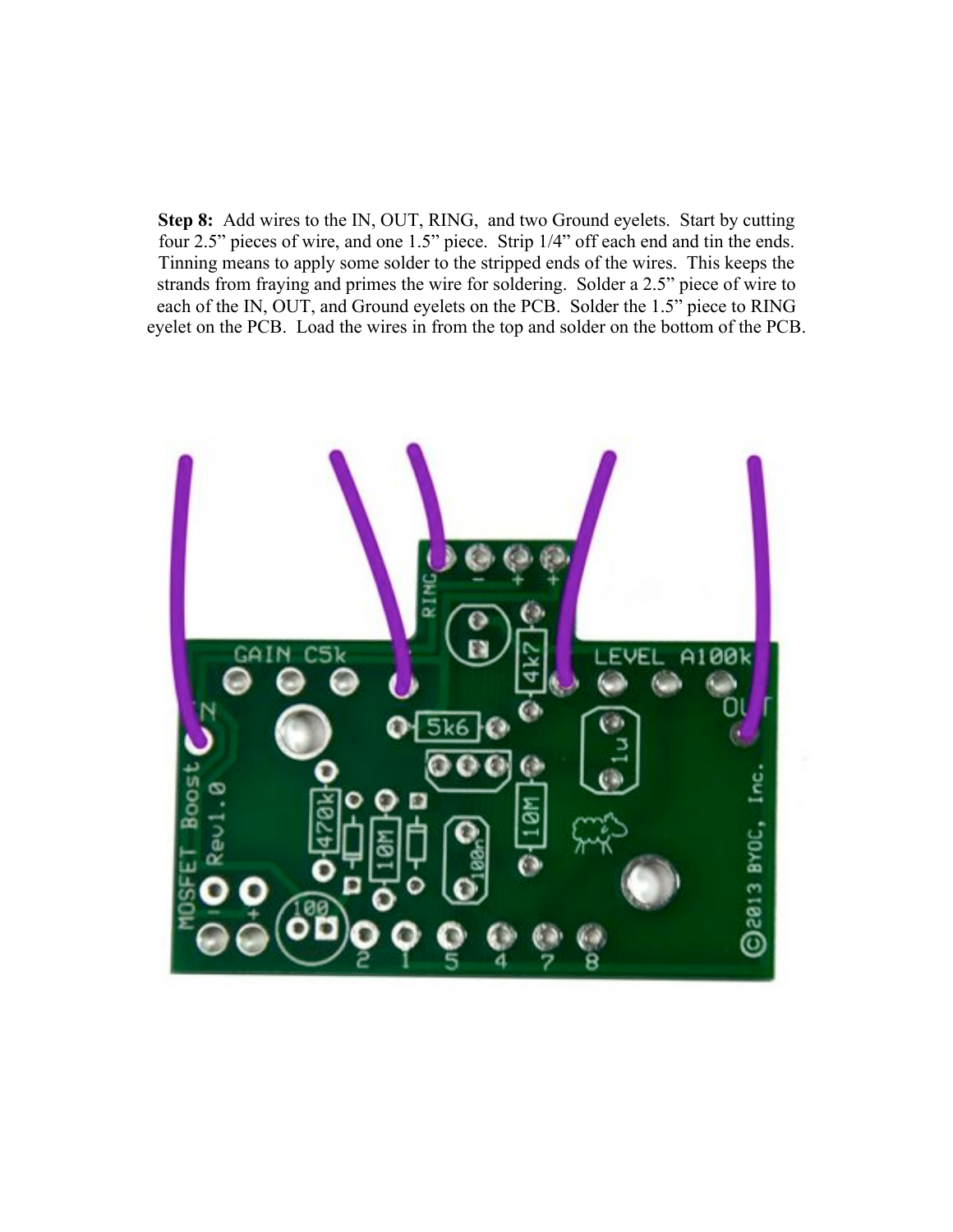# **Main PCB Assembly**



**Step 1:** Mount the AC adapter jack to the enclosure. Your kit may come with either an external thread or internal thread. Don't get confused by this. They still function exactly the same. You just thread the external nut on the outside and the internal nut on the inside. The picture below is of an internal nut jack.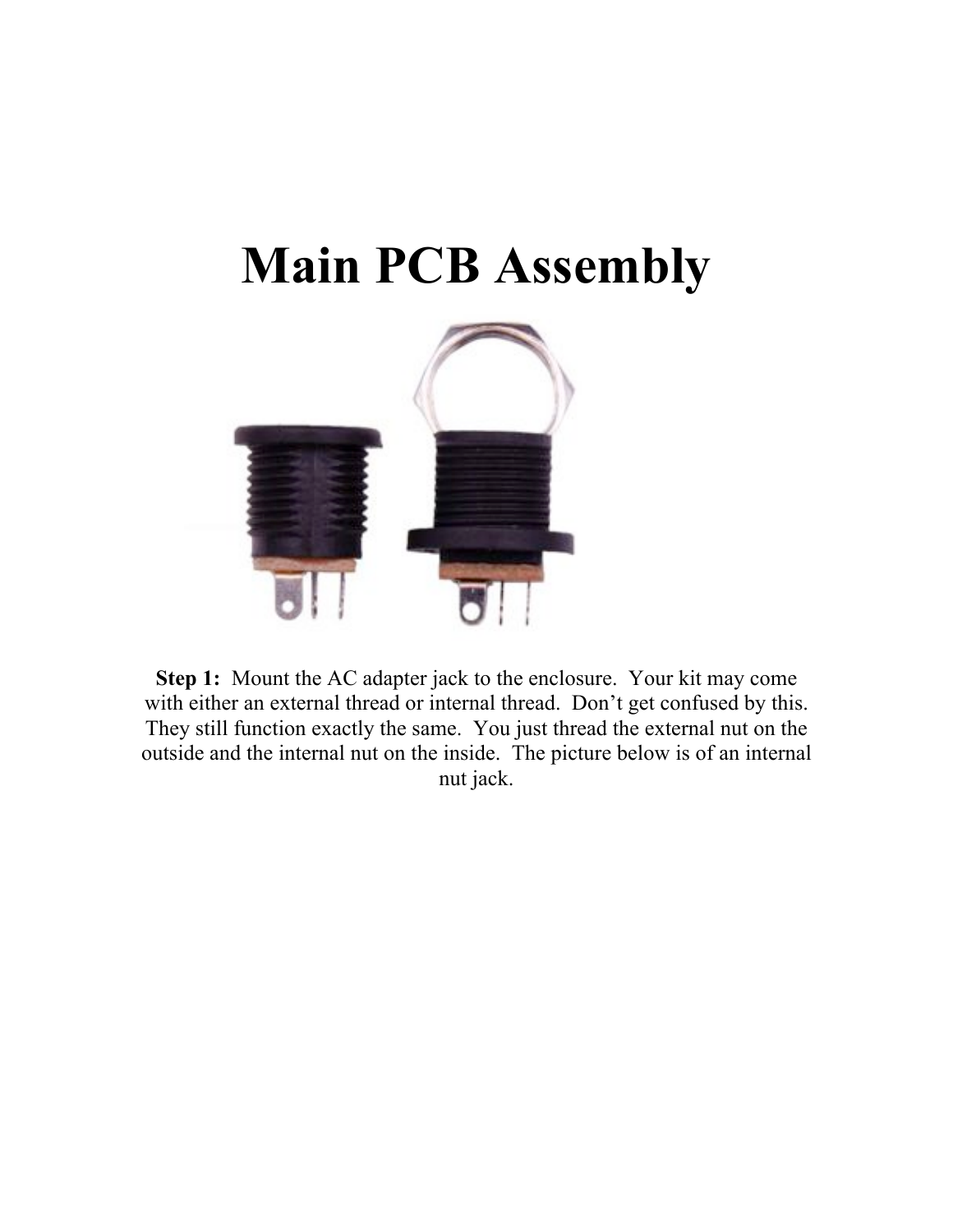

**Step 2**: Flip the PCB over so that the bottom or solder side is up. Insert the thre A100k and C5k potentiometers, and the LED into the bottom side of the PCB. DO NOT SOLDER ANYTHING YET!!! The LED will have one lead that is longer than the other. THIS WILL GO INTO THE SQUARE SOLDER HOLE.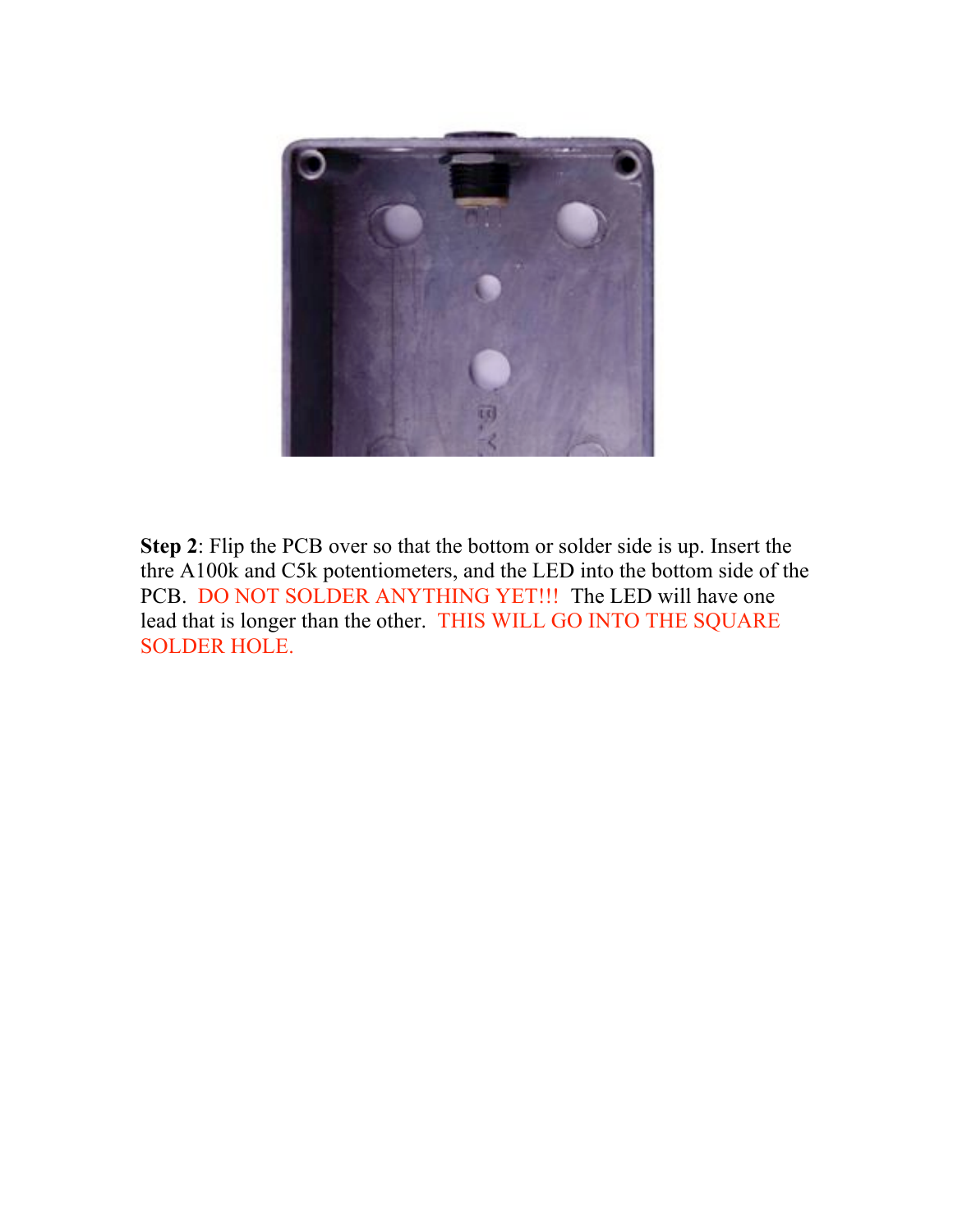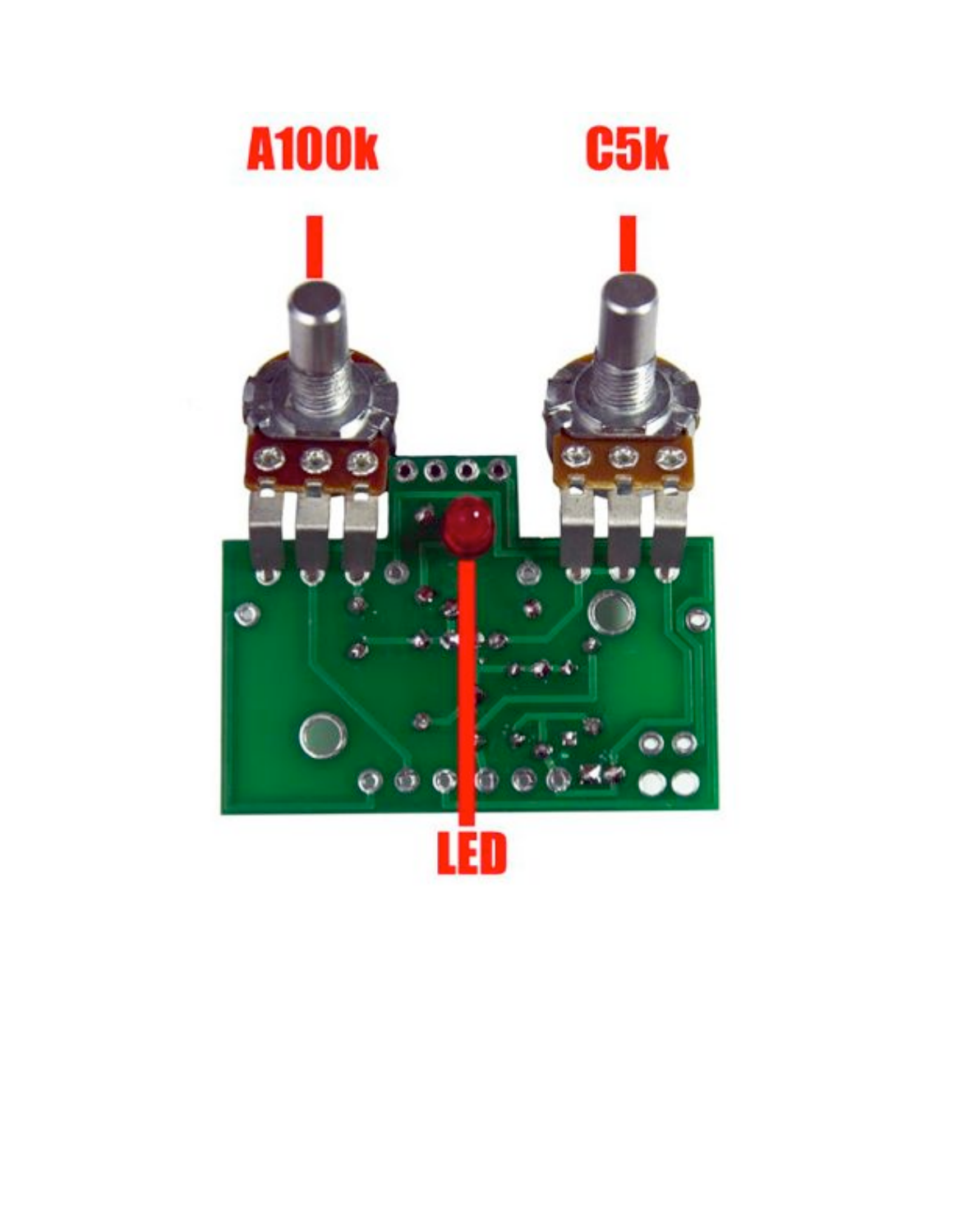

**Step 3:** Hold the PCB in one hand so that the component side of the PCB is in the palm of your hand and the bottom side with the pots, toggle switch and LED is facing up. Now use your other hand to guide the predrilled enclosure onto the PCB assembly so that the pots and LED all go into their respective holes. Once the PCB assembly is in place, secure it by screwing on the washers and nuts for the pots. Only tighten them with your fingers. You do not want them very tight yet. Make sure you've removed the nuts and washers from the pots and that you've also snapped the tabs off the pots as well.

**Step 4:** Turn the entire pedal over so that the component side of the PCB is facing up. Lift the PCB up off the pots about 2mm just to make sure that the back of the PCB does not short out against the pots. Make sure the PCB is level and symmetrically seated inside the enclosure.

**Step 5:** Solder the pots and LED. You will solder these parts on the component side of the PCB. After you have soldered them in place, be sure to tighten up their nuts.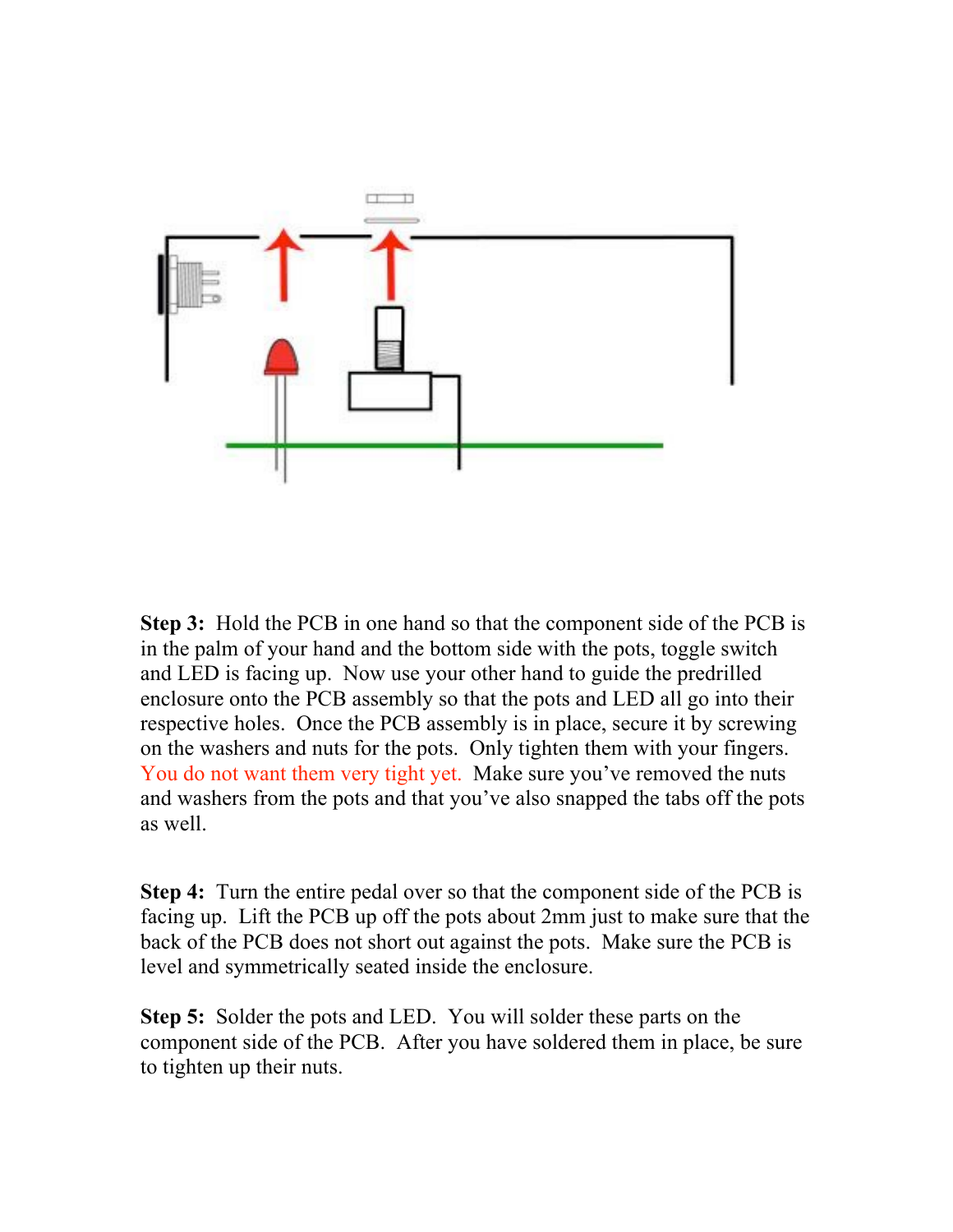

**Step 6:** Connect the TIP (negative) terminal of the DC adaptor jack to the eyelet on the PCB labeled "-". Connect the SLEEVE of the DC adaptor jack to the eyelet on the PCB labeled "+" farthest to the right. Connect the battery disconnect terminal of the DC adaptor jack to the second eyelet on the PCB labeled "+" located in the middle of the other two eyelets .

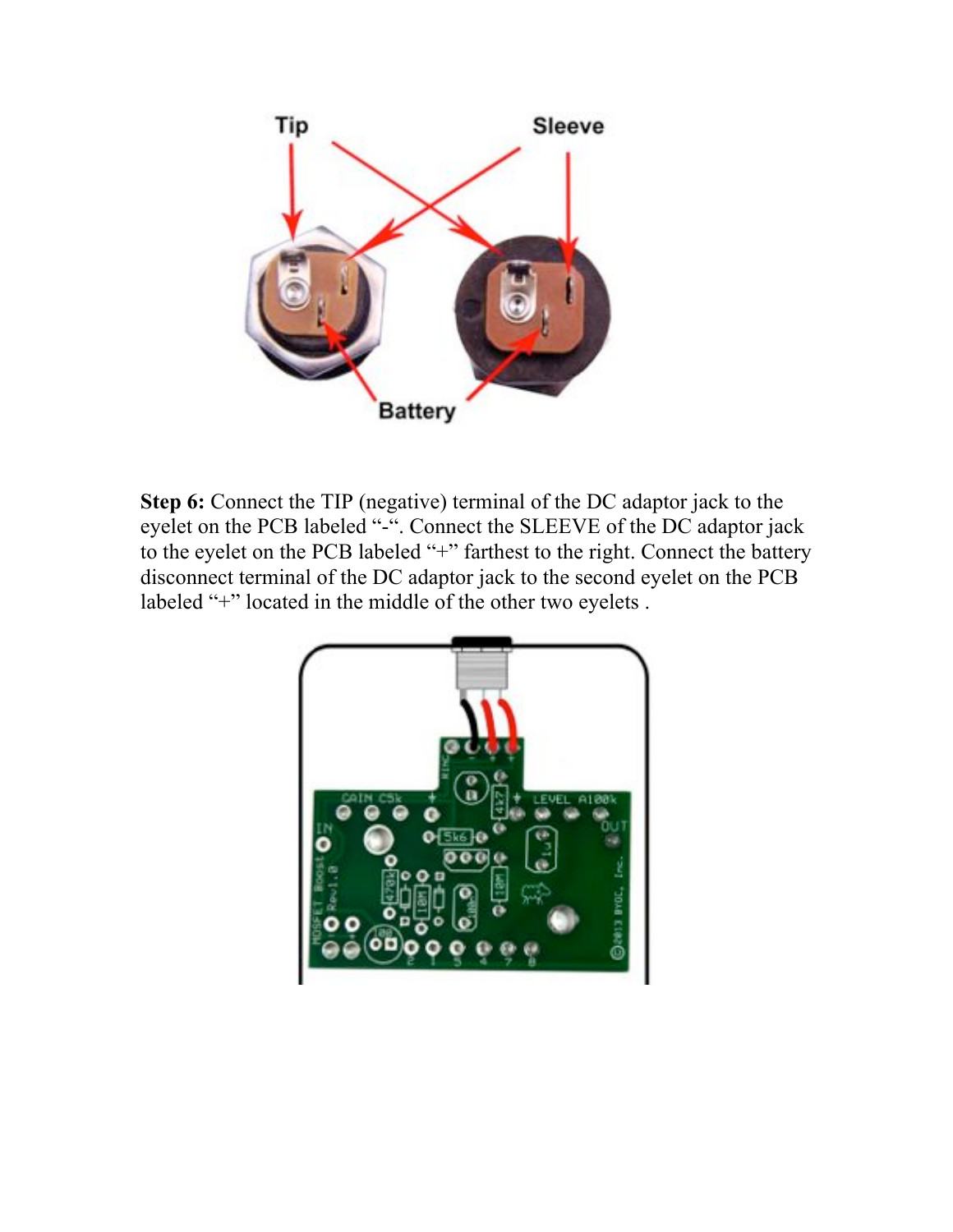# **Wiring**

**Stereo (input) Jack**





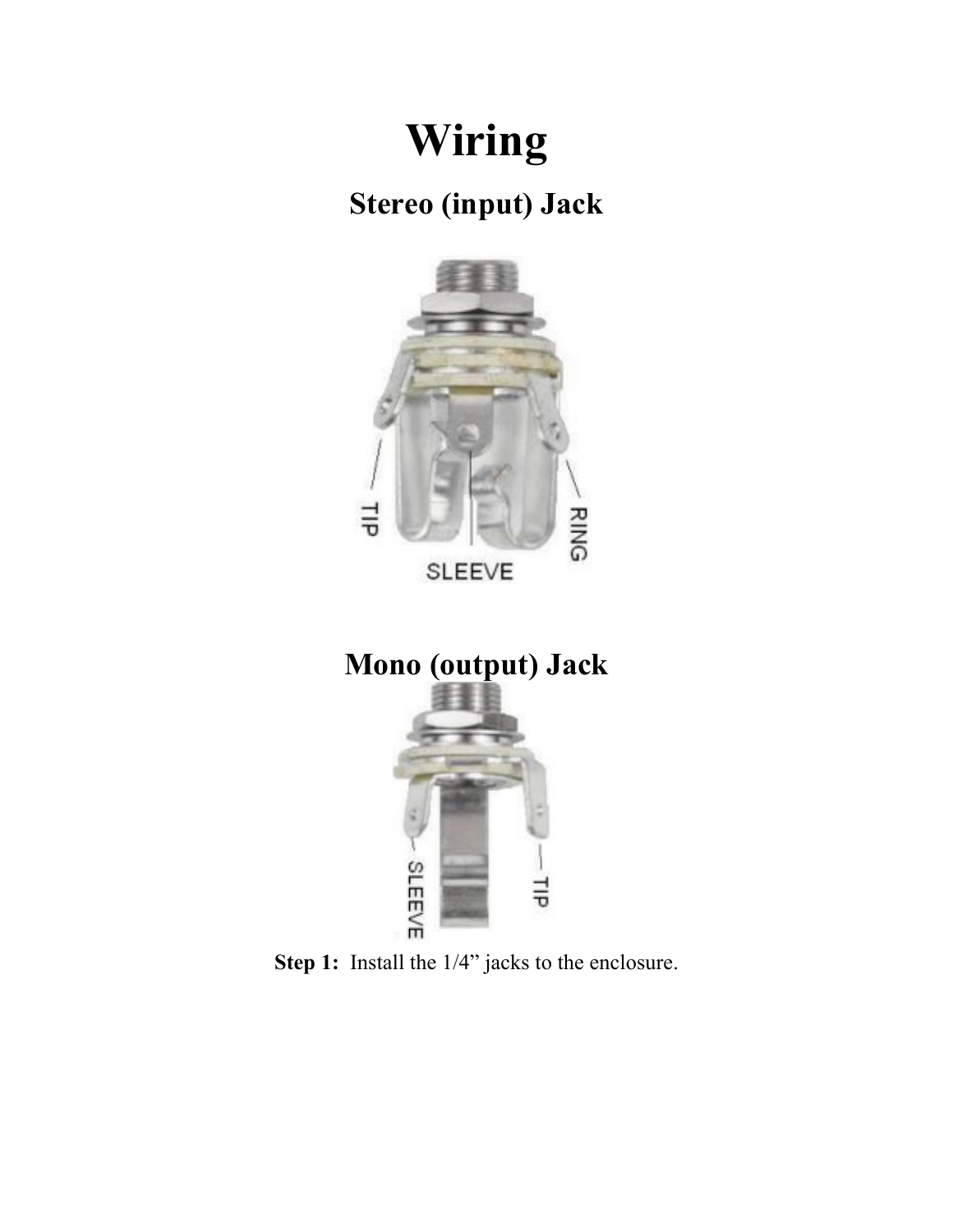

**Step 2:** Install the footswitch. Orient the footswitch so that the flat sides of the solder lugs are like the diagram below.

**NOTE:** There are no actual number markings on the footswitch. There are two correct ways you can orient the footswitch. They are both 180 degrees of each other. Either way is fine. It does not matter as long as the flat sides of the solder lugs are running horizontal, not vertical.

**NOTE:** It may be easier to wire up the foot switch before installing it into the pedal. There will be more room to work  $\&$  it will be much easier to thread the lug 4 to lug 9 jumper.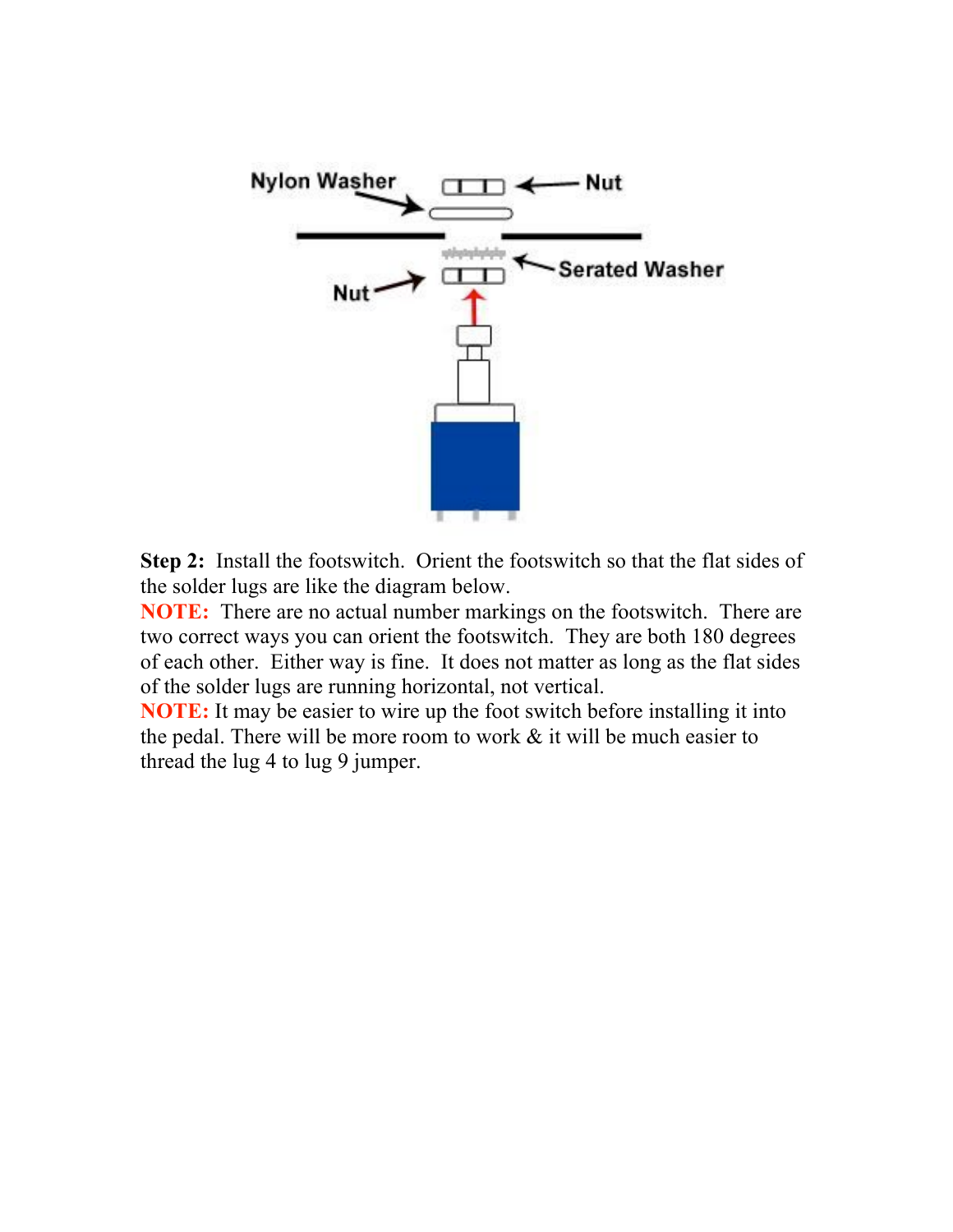### FOOT SWITCH SOLDER LUG DESIGNATIONS



**Step 3:** Wiring the foot switch.

Make a jumper between lugs  $3 \& 6$  from clippings from the resistors. Simply use your needle nose pliers to make a U shape & insert into lugs  $3 & 6$ , then solder.



• Cut a 1.5" piece of wire. Strip 1/8" of one end. Strip 1/2" off the other end. Tin both ends. This will be used to connect lug/eyelet 4. The longer stripped end will be used to jumper lug 4 to 9.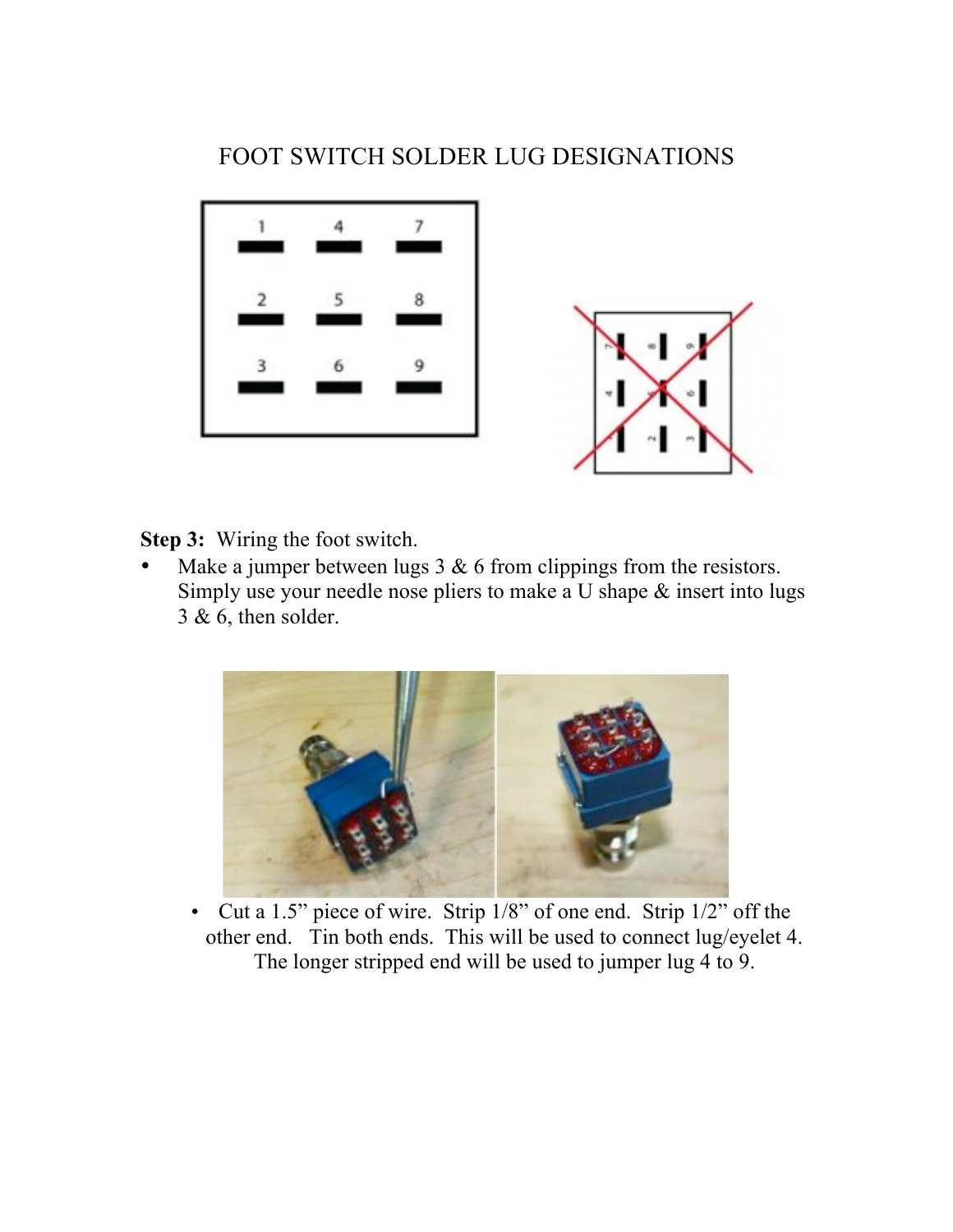

- Cut two 1" pieces of wire. Strip 1/8" off each end and tin. These will be used to connect lugs/eyelets 1 & 7
- Cut three 1.25" pieces of wire. Strip 1/8" off each end and tin. This will be used to connect lugs/eyelets 2, 5, & 8



**Step 4:** Install the foot switch into the enclosure if it isn't already. Insert the foot switch wires into their respective eyelets on the PCB. You can insert them into the top side and solder on the top side as well. The solder pads should be large enough (if you are using a soldering iron that isn't too big) to allow you to do this without burning the PVC coating on the wires if you are careful. If you do singe the plastic on the wires, it's OK. It's not going to hurt anything. It's purely aesthetic.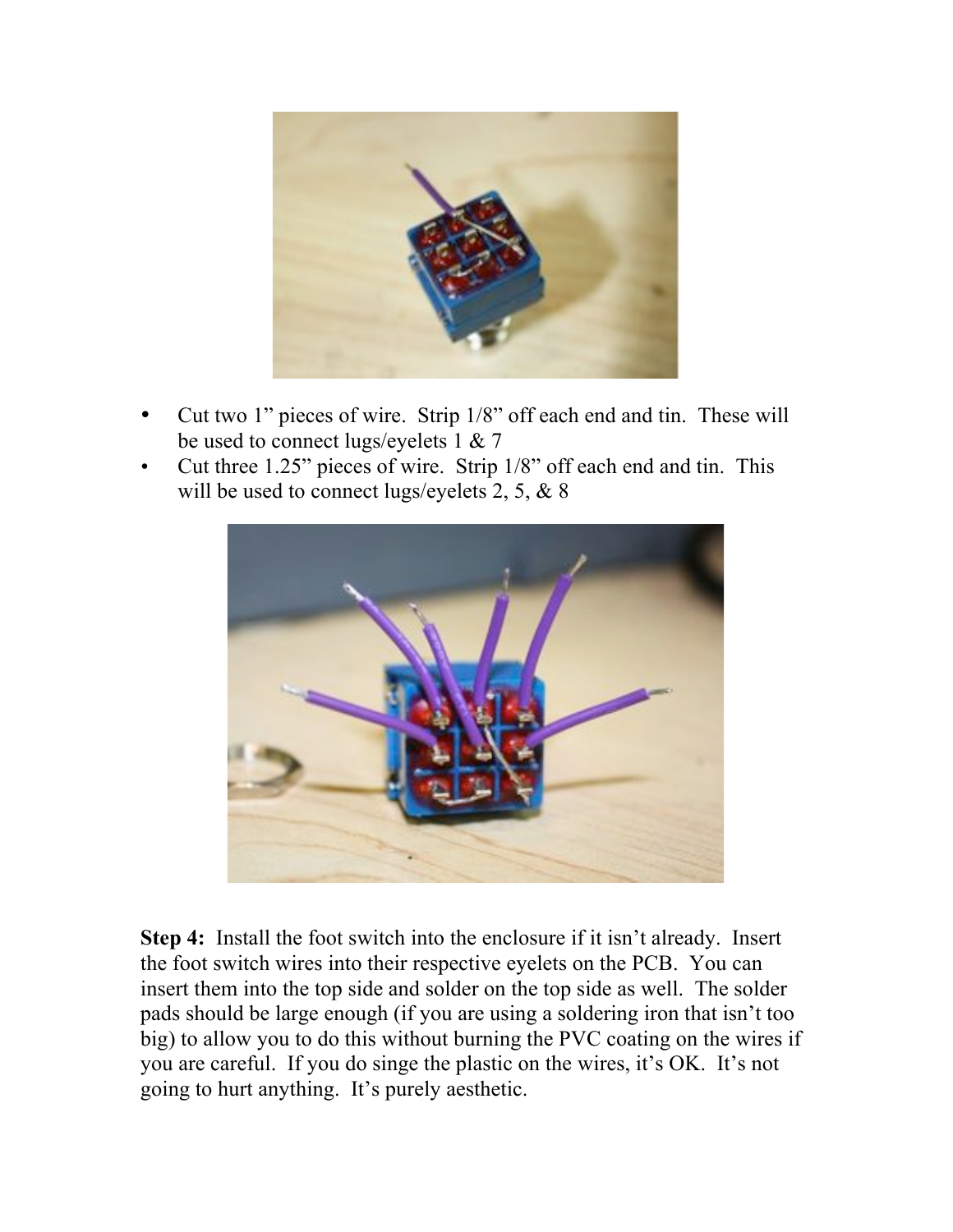**Step 5:** Connect the pre stripped and tinned wires to the 1/4" jacks and connect the wires from the footswitch to the PCB. The wire from the IN eyelet goes to the tip of the stereo jack. The wire from the RING eyelet goes to the ring of the stereo jack. The wire from the  $\blacklozenge$  eyelet closest to the stereo jack goes to the sleeve of the stereo jack. The wire from the OUT eyelet goes to the tip of the mono jack. The wire from the  $\blacklozenge$  eyelet closest to the mono jack goes to the sleeve of the mono jack. The wires on the footswitch go to the eyelets numbered correspondingly to the lug numbers.

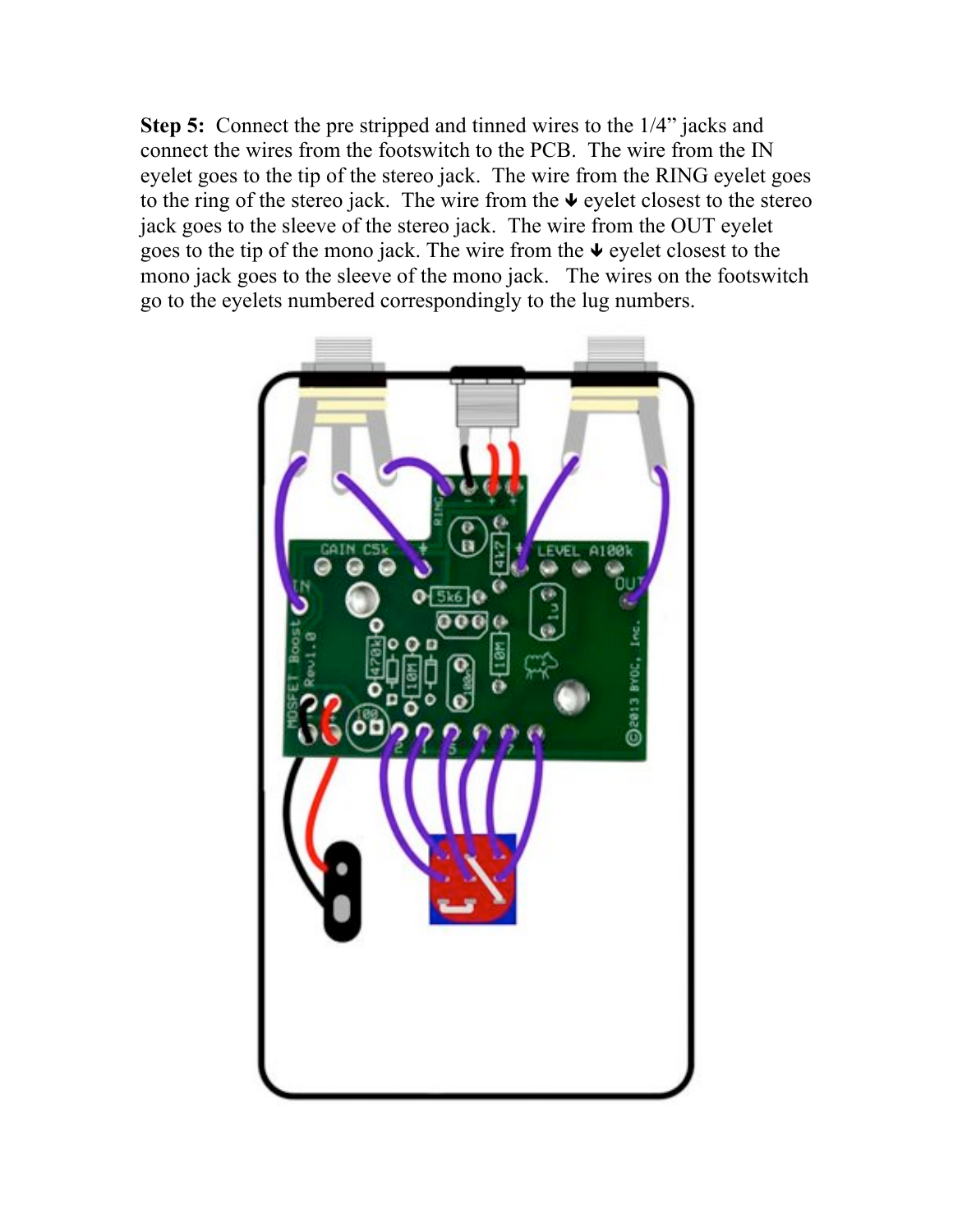![](_page_25_Picture_0.jpeg)

# **Operating Overview**

Level: Controls the volume of the effect.

Gain: Controls the amount of gain from the MOSFET. A MOSFET Boost is not necessarily a "clean" boost. Counter clockwise will produce a cleaner boost, but will reduce the overall maximum dB. Clockwise will produce more dB, but do not expect it to be "clean".

Power supply: 9V battery or 2.1mm negative tip 9VDC

Current Draw: 2.5mA

Input Impedance: 470k ohms

Output Impedance: 100k ohms